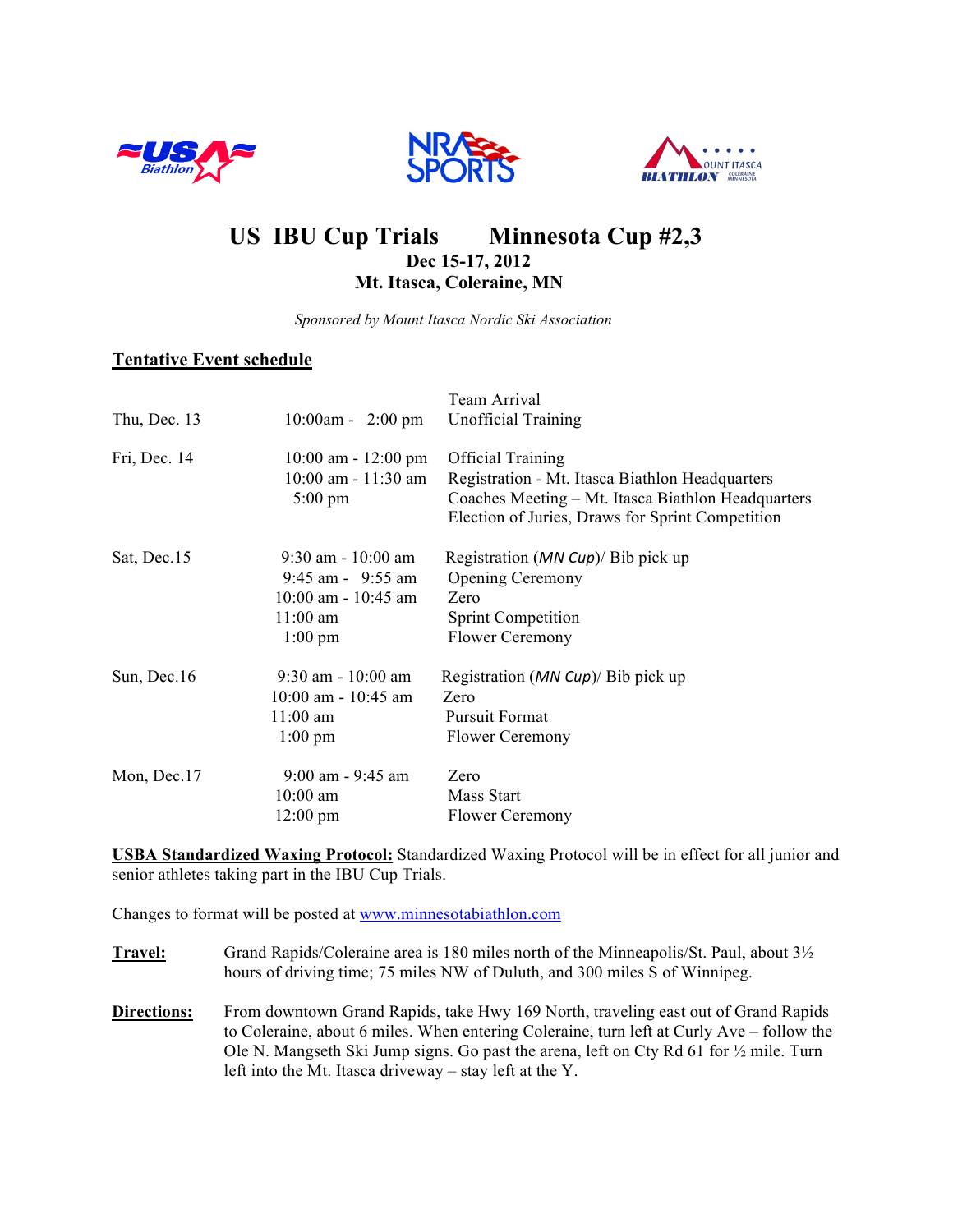#### **Housing: Sawmill Inn**

2301 S Highway 169 Grand Rapids, MN 55744 (218) 326-8501 (800) 235-6455

#### **Timberlake Lodge, Hotel, Event Center & Grand Splash Waterpark**

144 SE 17th Street, 1 block from Highway 169 Grand Rapids, MN 55744 (218) 326-2600 (866) 800-2200

#### **Itascan Motel**

610 S Highway 169 Grand Rapids, MN 55744 (218) 326-3489 (800) 842-7733

 For more hotel accommodations: contact the Grand Rapids Convention & Visitors Bureau, 218-326-9607, 1-800-355-9740 or http://www.visitgrandrapids.com/vacations/lodging/motels/index.html

- **Entry Fee: US IBU Cup Trials (12/15-12/17):** \$60.00 (U.S. Dollars) for 3 races  **MN Cup (12/15-16):** \$30.00 (U.S. Dollars) for 2 races, \$20.00 (U.S. Dollars) for 1 race
- **Trail Fee : Unofficial training \$6.00/day**
- **Registration***:* Please complete Competitor Entry Form, with registration fee (U.S. Dollars) and mail to: **Mt. Itasca Nordic Ski Association 825 SW 7 Ave Grand Rapids, MN 55744**

*All competitors are required to be USBA members in order to participate in races. Membership information for USBA is available at www.usbiathlon.org Registration with check (U.S. Dollars) is due by December 14th, 2011* Coaches should also include a team entry form (attached).

For further race information, contact:

Petra Cervenkova, Race Secretary, pcervenkova@hotmail.com 218-999-5046 home, 218-256-8938 cell Vladimir Cervenka, Chief of Competition, cervenky@gmail.com, 218-256-8323 cell Piotr Bednarski, Technical Delegate: MNbiathlon@aol.com, 952/237-0765 cell Hotel, travel information: www.visitgrandrapids.com 218-326-9607, 1-800-355-9740 MN Biathlon www.minnesotabiathlon.com U.S. Biathlon Association www.usbiathlon.org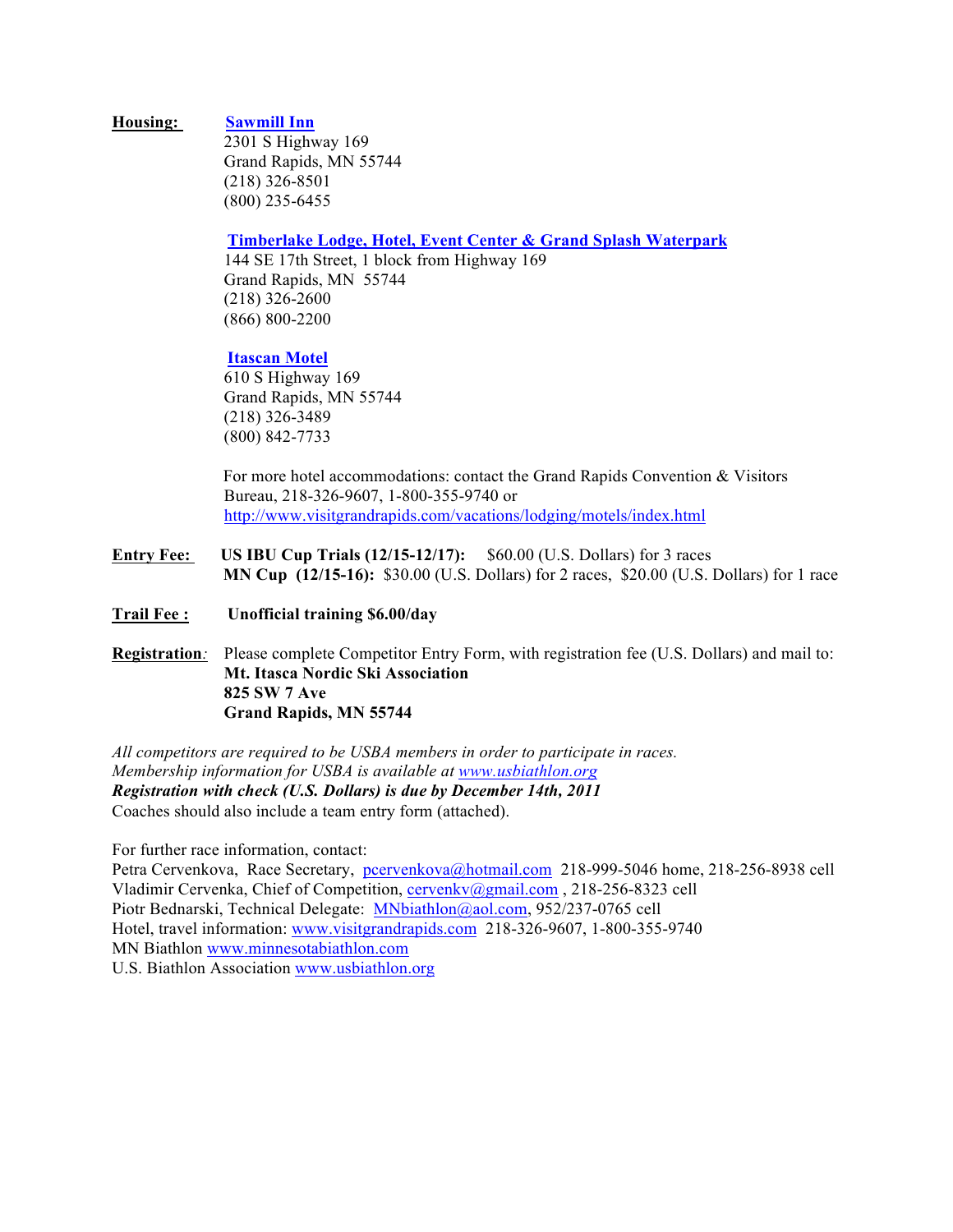# **Competitor Entry Form US IBU Cup Trials, MN Cup 2 & 3, Dec 15-17, 2012** *Pre-registration with payment due December 14th, 2012*

|                                                                                                                                                                                                                                                                                                                                                                                                                                                                                                                                                                                                                                                                                                                                                                                                                                                                                                                                                                                                                                                                                                                                                                                                                                                                                                                                                                                        | Last Name: Sex: M/F |                                                                                                                                   |  |  |  |  |
|----------------------------------------------------------------------------------------------------------------------------------------------------------------------------------------------------------------------------------------------------------------------------------------------------------------------------------------------------------------------------------------------------------------------------------------------------------------------------------------------------------------------------------------------------------------------------------------------------------------------------------------------------------------------------------------------------------------------------------------------------------------------------------------------------------------------------------------------------------------------------------------------------------------------------------------------------------------------------------------------------------------------------------------------------------------------------------------------------------------------------------------------------------------------------------------------------------------------------------------------------------------------------------------------------------------------------------------------------------------------------------------|---------------------|-----------------------------------------------------------------------------------------------------------------------------------|--|--|--|--|
| Address: _________________________City: ____________________State: ____Zip_______Country _____                                                                                                                                                                                                                                                                                                                                                                                                                                                                                                                                                                                                                                                                                                                                                                                                                                                                                                                                                                                                                                                                                                                                                                                                                                                                                         |                     |                                                                                                                                   |  |  |  |  |
|                                                                                                                                                                                                                                                                                                                                                                                                                                                                                                                                                                                                                                                                                                                                                                                                                                                                                                                                                                                                                                                                                                                                                                                                                                                                                                                                                                                        |                     |                                                                                                                                   |  |  |  |  |
| USBA #: $\_\_\_\_\_\_\_\_\_\$ Club or Team: $\_\_\_\_\_\_\_\_\_\_\_\_\_\_\_\_\_\_\_\_\_\_\_\_\_\_\_\_\_$                                                                                                                                                                                                                                                                                                                                                                                                                                                                                                                                                                                                                                                                                                                                                                                                                                                                                                                                                                                                                                                                                                                                                                                                                                                                               |                     |                                                                                                                                   |  |  |  |  |
|                                                                                                                                                                                                                                                                                                                                                                                                                                                                                                                                                                                                                                                                                                                                                                                                                                                                                                                                                                                                                                                                                                                                                                                                                                                                                                                                                                                        |                     | Emergency Contact: <u>Contactional Contraction of</u> Phone: <u>Contraction Phone:</u> Contaction Phone: <u>Contraction Phone</u> |  |  |  |  |
|                                                                                                                                                                                                                                                                                                                                                                                                                                                                                                                                                                                                                                                                                                                                                                                                                                                                                                                                                                                                                                                                                                                                                                                                                                                                                                                                                                                        |                     |                                                                                                                                   |  |  |  |  |
| Race:<br>Class/Age:<br>$\Box$ Sprint - Saturday Dec. 15<br>$\Box$ Men /open<br>$\Box$ Women / open<br>$\Box$ Junior men: 19-20 years<br>$\Box$ Junior women: 19-20 years<br>$\Box$ Pursuit – Sunday, Dec. 16<br>$\Box$ Youth women: 17-18 years<br>$\Box$ Mass start – Monday, Dec. 17<br>$\Box$ Youth men: 17-18 years<br>$\Box$ Boys: 14-16 years<br>$\Box$ Girls: 14 -16 years<br>$\Box$ Masters Men<br>$\Box$ Masters Women<br><b>Entry Fees:</b><br>US IBU Cup Trials (12/15-12/17) $\Box$ \$60.00 (U.S. Doll) for 3 races<br><b>Minnesota Cup</b> $(12/15-16)$ $\Box$ \$30.00 (U.S. Doll) for 2 races<br>$\Box$ \$20.00 for 1 race<br>Total amount enclosed: \$ U.S. Dollars. Checks payable to Mt. Itasca Nordic Ski Association.<br>Please enclose payment with registration form. Mail to: Mt. Itasca Nordic Ski Association, (MINSA)<br><b>825 SW 7 AVE</b>                                                                                                                                                                                                                                                                                                                                                                                                                                                                                                                  |                     |                                                                                                                                   |  |  |  |  |
| <b>WAIVER AND RELEASE OF LIABILITY</b>                                                                                                                                                                                                                                                                                                                                                                                                                                                                                                                                                                                                                                                                                                                                                                                                                                                                                                                                                                                                                                                                                                                                                                                                                                                                                                                                                 |                     | <b>Grand Rapids, MN 55744</b>                                                                                                     |  |  |  |  |
| result not only form my actions, but the actions, inactions, or negligence of others.<br>Assumption of risk. I agree that I am responsible for my safety while participating in biathlon training and competition. I assume<br>all risks, both known and unknown, connected with my participation.<br>Waiver. Being aware of the risks and willing to assume them, I waive, release and hold harmless Mount Itasca Nordic Ski<br>Association, Minnesota Biathlon, Biathlon Community Development Programs, United States Biathlon Association, Mount<br>Itasca Ski and Outing, City of Coleraine, their affiliate clubs, volunteers, directors, officers, employees, coaches, sponsors,<br>advertisers, and owners/lessors of used premises from all claims for liability, injury, loss, or damage connected with my<br>participation in biathlon training and competition. I intend for this waiver and release to also apply to my relatives, personal<br>representatives, heirs, beneficiaries, next of kin, and assigns.<br>Insurance. I currently have, and agree to maintain through ht time I participate, sufficient medical and accident insurance. I<br>understand that this is my responsibility and release anyone from providing it for me.<br>I have read this agreement carefully, understand that I give up substantial rights by signing it, and sign it voluntarily. |                     |                                                                                                                                   |  |  |  |  |
| Participant's signature                                                                                                                                                                                                                                                                                                                                                                                                                                                                                                                                                                                                                                                                                                                                                                                                                                                                                                                                                                                                                                                                                                                                                                                                                                                                                                                                                                | Date Date           |                                                                                                                                   |  |  |  |  |
|                                                                                                                                                                                                                                                                                                                                                                                                                                                                                                                                                                                                                                                                                                                                                                                                                                                                                                                                                                                                                                                                                                                                                                                                                                                                                                                                                                                        |                     |                                                                                                                                   |  |  |  |  |
| For Participants under age 18:<br>I consent to the above person's participation in biathlon training and competitions. I acknowledge that I assume all risks, known<br>and unknown, and waive all claims in advance.                                                                                                                                                                                                                                                                                                                                                                                                                                                                                                                                                                                                                                                                                                                                                                                                                                                                                                                                                                                                                                                                                                                                                                   |                     |                                                                                                                                   |  |  |  |  |
|                                                                                                                                                                                                                                                                                                                                                                                                                                                                                                                                                                                                                                                                                                                                                                                                                                                                                                                                                                                                                                                                                                                                                                                                                                                                                                                                                                                        | Date                |                                                                                                                                   |  |  |  |  |

Parent/guardian's signature